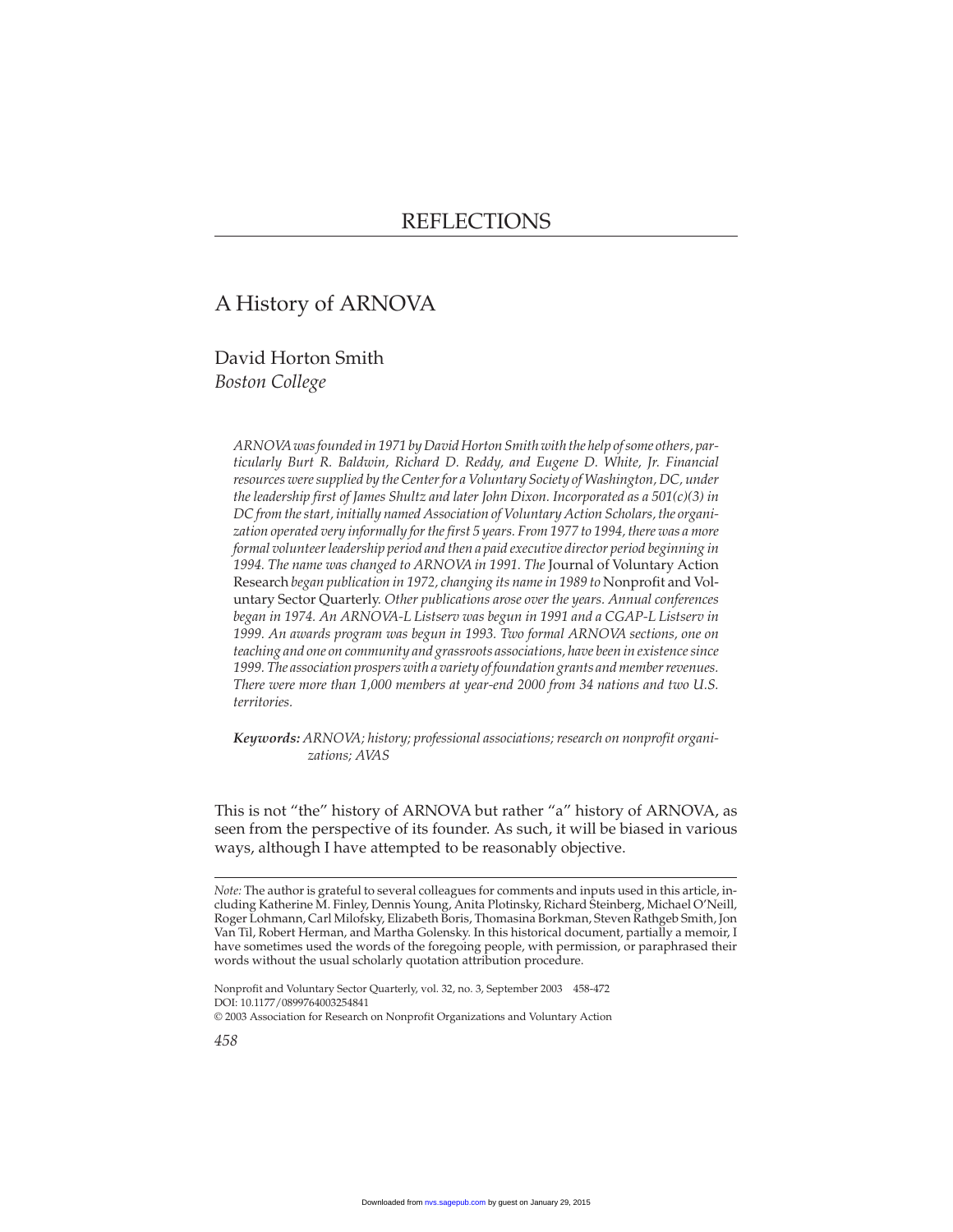# **ORIGINS**

Organizations usually begin with a person who has an idea that he or she wants to pursue collectively. In the case of ARNOVA (originally named the Association of Voluntary Action Scholars [AVAS]), the idea originated in the mind of David Horton Smith (Boston College) in the mid-1960s. My basic scholarly interest area was voluntary/grassroots associations and volunteer participation in them. My reading of the literature on voluntary or common interest associations indicated two virtually opposite but complementary empirical conclusions: One was that such phenomena were also the direct topic of research by some scholars in many other scholarly disciplines and professions than sociology, my own main discipline, under a variety of terms and concepts.

The other was that there seemed to be no interdisciplinary or interprofessional efforts to integrate the study of associational and volunteer phenomena, which I began to term "Voluntary Action Research" (VAR). There were no relevant interdisciplinary scholarly associations, no such conferences, nor scholarly journals, nor research institutes dedicated to VAR. I borrowed the *voluntary action* term from Beveridge's (1948) book title, seeking a broad and encompassing label for the field of study I was beginning to envisage.

Lack of resources and time prevented me from any collective undertaking for several years. But I gathered a bibliography of more than 1,000 published scholarly documents relevant specifically to voluntary associations as a backdrop for subsequent organizing activities. It became clear to me that communication and collaboration among scholars were the real needs, not research stimulation.

In 1970, I came across a notice in some publication concerning the existence of a Center for a Voluntary Society (CVS), a nonprofit organization located in Washington, DC. I established contact and began discussions with CVS's director, James Shultz, who was very receptive to my ideas. For the next 4 years, CVS was the major funder of my activities in founding and developing AVAS, the forerunner of ARNOVA. Both Shultz and CVS's second director, John Dixon, gave solid support to the start up of AVAS through grants of about \$20,000 per year to my office at Boston College, while I served (on leave) as full-time director of research at CVS 1971-1974 and devoted substantial paid time to AVAS development.

In forming and developing AVAS, I had the volunteer help of two of my graduate students and highly able, priceless collaborators, Burt R. Baldwin and Richard D. Reddy, who later became career-long professors at Central Connecticut State University and at the State University of New York College at Fredonia, respectively. With their help, I held at Boston College a small conference on October 31, 1970, with 14 other scholars (including Nicholas Babchuk—sociology, Harmon Zeigler—political science, Violet Seider—social work, James Luther Adams—religion, Robert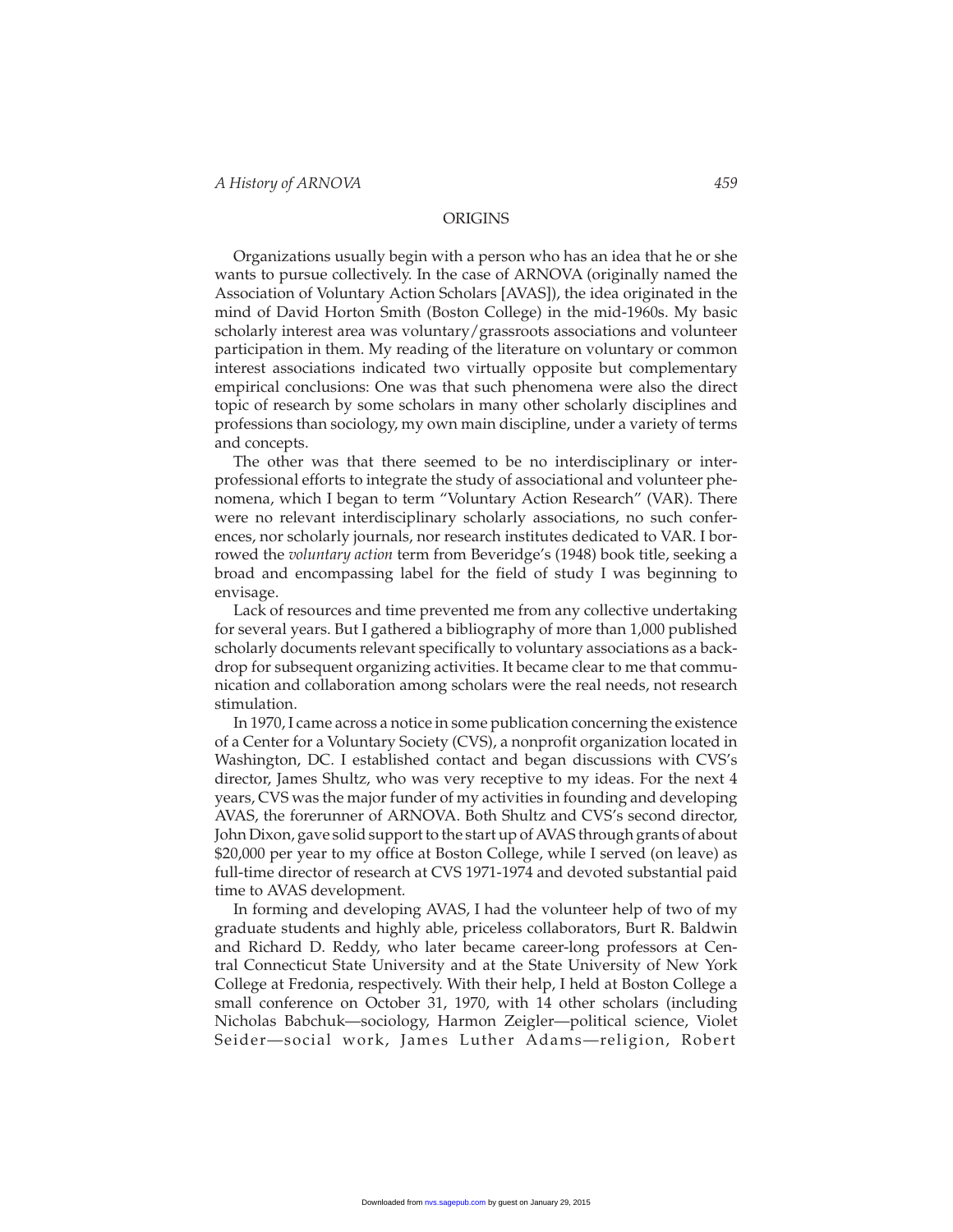Anderson—anthropology, William Sheridan Allen—history, and James Bryan—psychology) in different fields from nine other universities, two research institutes, and one government agency to discuss the possibility of forming an interdisciplinary association. The scholars at this "Interdisciplinary Voluntary Action Task Force Planning Conference" were basically supportive of the idea. The association that resulted was named the Association of Voluntary Action Scholars (AVAS) at my suggestion.

Subsequently, I drew up a constitution and by-laws for AVAS, with inputs from the planning conference participants, including especially Baldwin and Reddy. The form of AVAS was intended to be quite democratic, with the power to elect officers and change the by-laws residing in the full membership by mail ballot (not in whomever attended an annual meeting somewhere). AVAS was formed in the United States but, from the start, was open to scholars from elsewhere in the world. *Scholar* was not defined beyond intellectual interest in some aspect of VAR, so that students, thoughtful practitioners, and others might feel welcome. Scholars representing any intellectual discipline or field were welcomed. With support from CVS for legal fees, AVAS was formally incorporated in Washington, DC, in 1971 and received nonprofit 501(c)(3) IRS status. I had the logo created by Elizabeth Dixon, wife of the CVS director.

# ADMINISTRATION AND GOVERNANCE

The administrative history of AVAS/ARNOVA can be divided into three periods: (a) the formative period, 1971 to 1976; (b) the volunteer leadership period, 1977 to 1994; and (c) the paid executive director period, late 1994 to present.

*Formative period (1971-1976)*. The incorporators, Cynthia Wedel (CVS), James Luther Adams (Andover-Newton Theological School), and myself, elected me the first president of AVAS and I served a 2-year term. At the end of this term, I became the first executive officer for 2 years and then turned this job over to my office manager at Boston College, Eugene D. White, Jr. Almost from the beginning, White was responsible for day-to-day operations of AVAS (dues, subscriptions, mailings, etc.). Although I was in Washington, DC, from 1971 to 1974, AVAS headquarters were always at Boston College during this time. Baldwin, Reddy, White, and I were the operational and management team that got things done as far as AVAS initial development was concerned. The board of directors did not begin to meet until 1974, when the first AVAS Annual Conference was held, and there were no committees in the first few years.

The second and third presidents, Ivan Scheier (National Information Center on Volunteers) and Richard Graham (Goddard College), performed mainly ceremonial functions. Membership grew gradually, as the association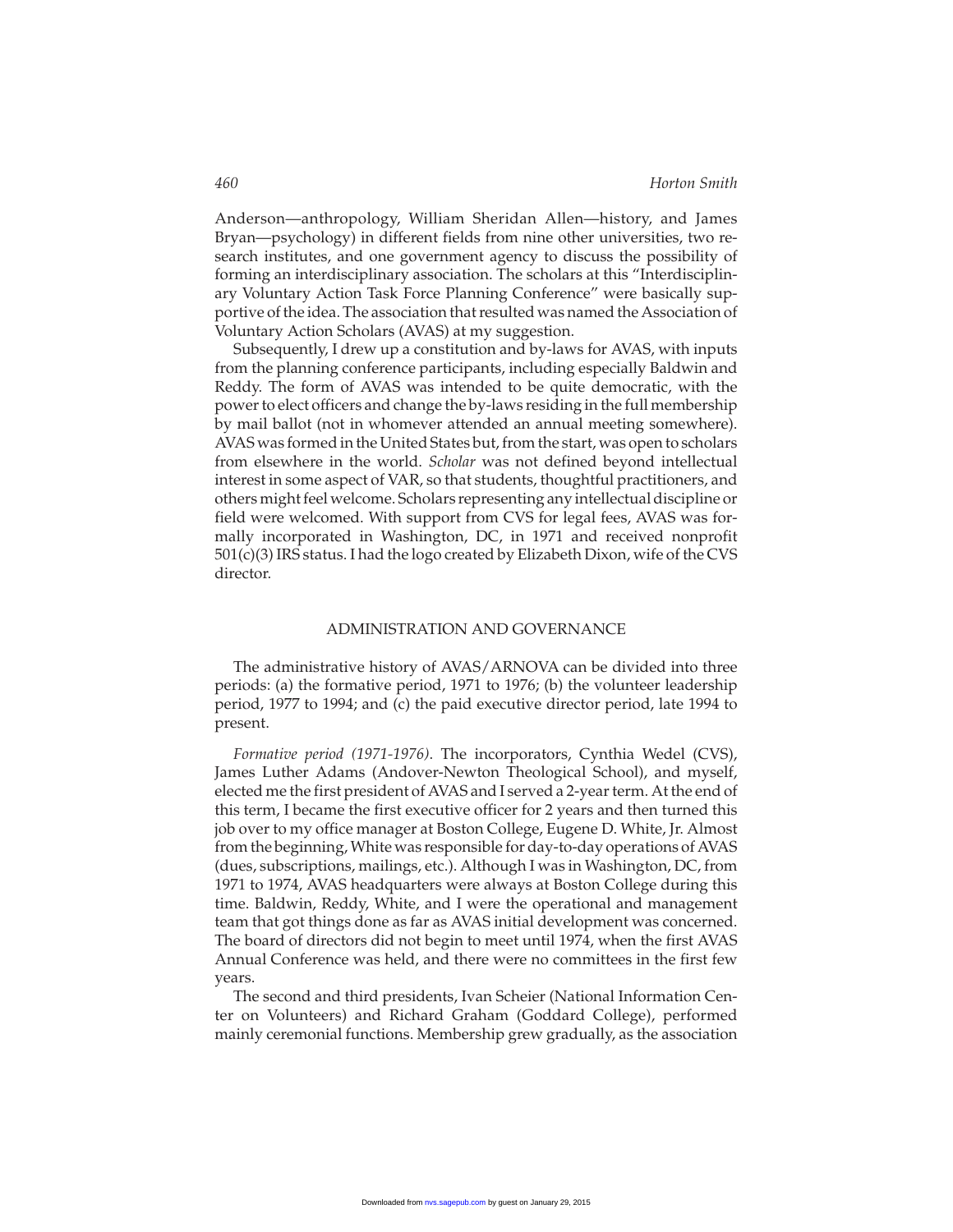# *A History of ARNOVA 461*

leaders concentrated their resources on building the association's journal and its membership through the latter, sending out free copies to potentially interested scholars at first. The by-laws stated that publication of the journal was the foremost purpose of AVAS, which reflected my initial view of its proper priorities. Richard Reddy wrote a computerized question-and-answer file that was aimed at filling some practitioner needs, based on the research literature. Burt Baldwin computerized a large bibliography and abstracts file on the field, intended for general use by scholars, based on the bibliography I had accumulated.

Beginning with the 1974 conference, a number of other people began to get involved in AVAS who were essential in one way or another, but especially Jon Van Til (Rutgers University, Camden). He was a great help to AVAS/ ARNOVAby his continuing concern for AVAS's effective structure and operation, his involvement as a working president himself and in helping select later working presidents, his long-time effective editorship of our journal *JVAR/NVSQ* (1979-1992), and his generally keeping his finger on the pulse of AVAS/ARNOVA and knowing who might help with a specific major problem. In summer 1976, Jon Van Til and his wife Trudy Heller led a strategic retreat session for AVAS leaders, formal and informal, which led to a revamping of AVAS's administration. At the end of this formative period, AVAS membership was about 125 to 150 people (estimate).

*Volunteer leadership period (1977-1994)*. Following the strategic retreat and a revision of the by-laws through a membership mail vote, a new administrative system was put in place that was more suitable for the developing AVAS, now that more volunteer leadership help was available. The central features of the new plan were having (a) working presidents as soon as possible rather than figureheads; (b) a working board of directors that would meet at annual conferences; (c) four working vice presidents each with a specific portfolio (administration, research and public policy, program development, collaboration); (d) a working secretary and treasurer; and (e) the executive officer still handling day-to-day matters. Reddy and I continued to hold elected positions in the beginning of this new phase, as now do Jon Van Til, Sim Sitkin, Carol Moore, and Sandra Goff, with Ronald Lippitt (University of Michigan emeritus) as president.

In 1977, the headquarters of AVAS were officially moved from Boston College to a building in Boulder, Colorado, where some other organizations of the Alliance for Volunteerism were based. As the result of a \$50,000 grant I had obtained for AVAS through the Alliance from the Lilly Endowment, a new half-time paid executive officer was appointed, John McLoughlin, who took over as Gene White resigned.

As time passed, Reddy, Baldwin, and I dropped out of leadership roles and others took our places—too many to try to name here. In this long period of volunteer leadership, the association was run mainly by the elected volunteer officers and board of directors with minor inputs from the executive officer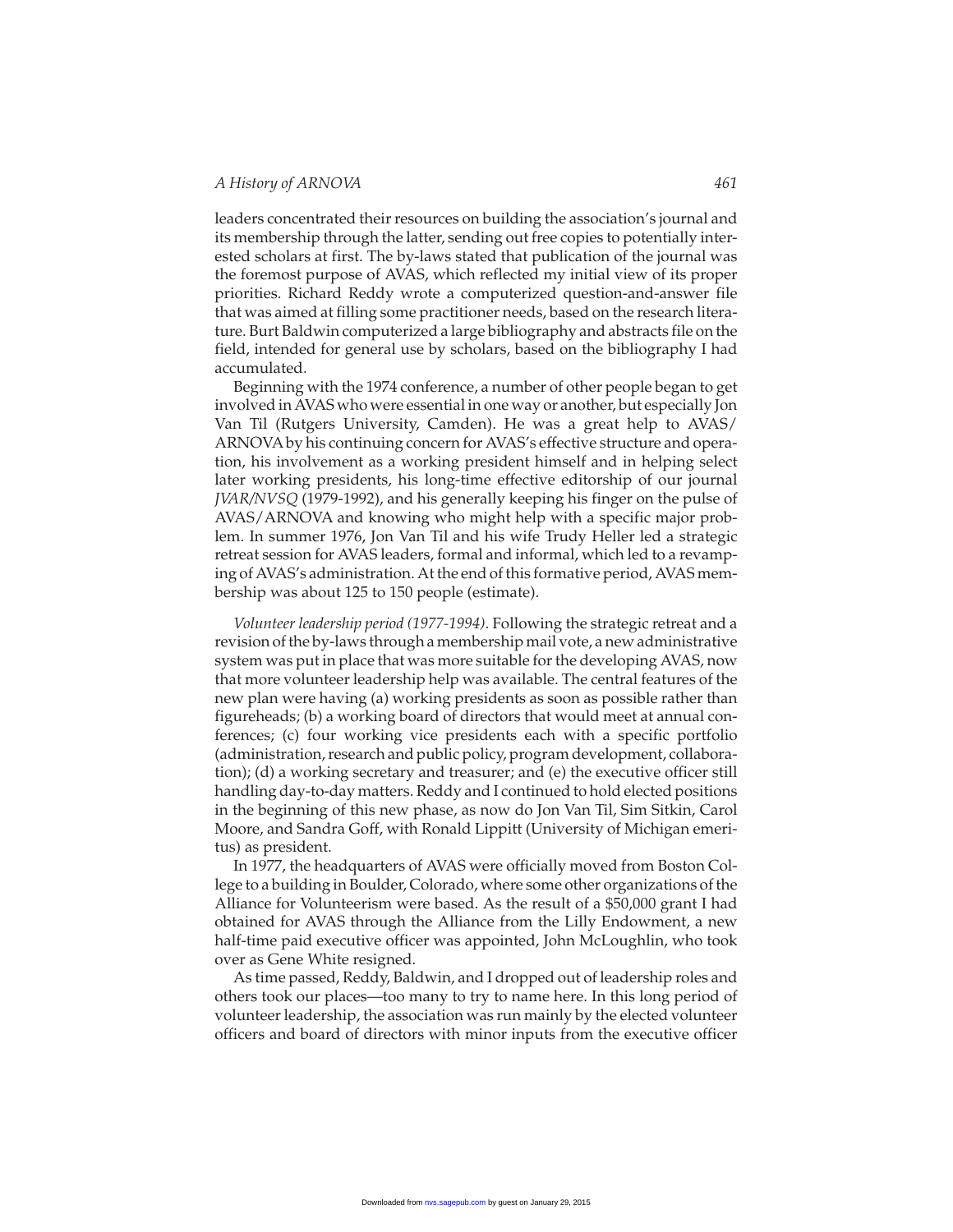and committees. The board tinkered with the specific vice president portfolios and committees present at different times. The publications committee has been a standing committee for a long time, and there were ad hoc committees for special purposes from time to time. Although there was some communication between annual conferences, the main executive communication occurred at annual board meetings held at such conferences. After 1975 or so, the executive officer was a volunteer or part-time paid person and was relatively weak compared to the president and vice presidents. The headquarters office was hard pressed to deal efficiently with the day-to-day running of the association as it grew. Membership growth was slow but steady with some acceleration in the early 1990s, going from about 125 to 150 (estimate) in 1977 to 464 at year-end 1994.

AVAS headquarters was moved in 1978 to Pennsylvania State University, sponsored and ably guided by Larry Gamm and Drew Hyman, with Vicki Gamm handling the day-to-day management of AVAS affairs. After many years, AVAS shifted its base in 1987 to the Lincoln Filene Center for Citizenship and Public Affairs of Tufts University in Medford, Massachusetts, sponsored and guided by Stuart Langton and then Robert Hollister. Hollister was responsible for getting Tufts to forgive about \$10,000 in debt that AVAS had run up while based there, letting AVAS headquarters go on to its next location in reasonably solvent condition. This was another crucial financial event in the organization's history. In 1990, the headquarters were moved to Pullman, Washington, where Barbara Long was the half-time paid executive officer in charge of day-to-day operation of the association through the end of this period. She regularly put in many volunteer hours as well and volunteered part of her home as the AVAS executive office.

The 1980s were a time of broadening scope for AVAS and the whole field of nonprofit and voluntary action research. The coalition nonprofit organization called Independent Sector arose and in the mid-1980s began holding an annual, biennial after 1991, conference called the Spring Research Forum with a focus on paid-staff nonprofits. Independent Sector encouraged the formation of nonprofit academic centers and initiated a research program as well as promoting research as part of its mission. The subfield of nonprofit management, which had arisen in the late 1970s, experienced burgeoning growth in the 1980s as many nonprofit management academic centers were formed at universities all over the nation. There was also growing interest specifically in philanthropy, with some nonprofit academic centers having this focus.

AVAS responded to these developments during the late 1980s by mobilizing its leadership, formal and informal, as well as its membership (via an annual conference discussion meeting). The general goal was to look critically at the association and to struggle with the issue of broadening its scope from voluntary action narrowly conceived to a scope that included all of voluntary, nonprofit sector studies. From 1986 to 1988, its journal, *JVAR*, ran a subtitle on its cover: *Studies of Volunteering, Citizen Participation, Philanthropy, and Nonprofit Organizations* as a stopgap measure. Stuart Langton (Tufts University)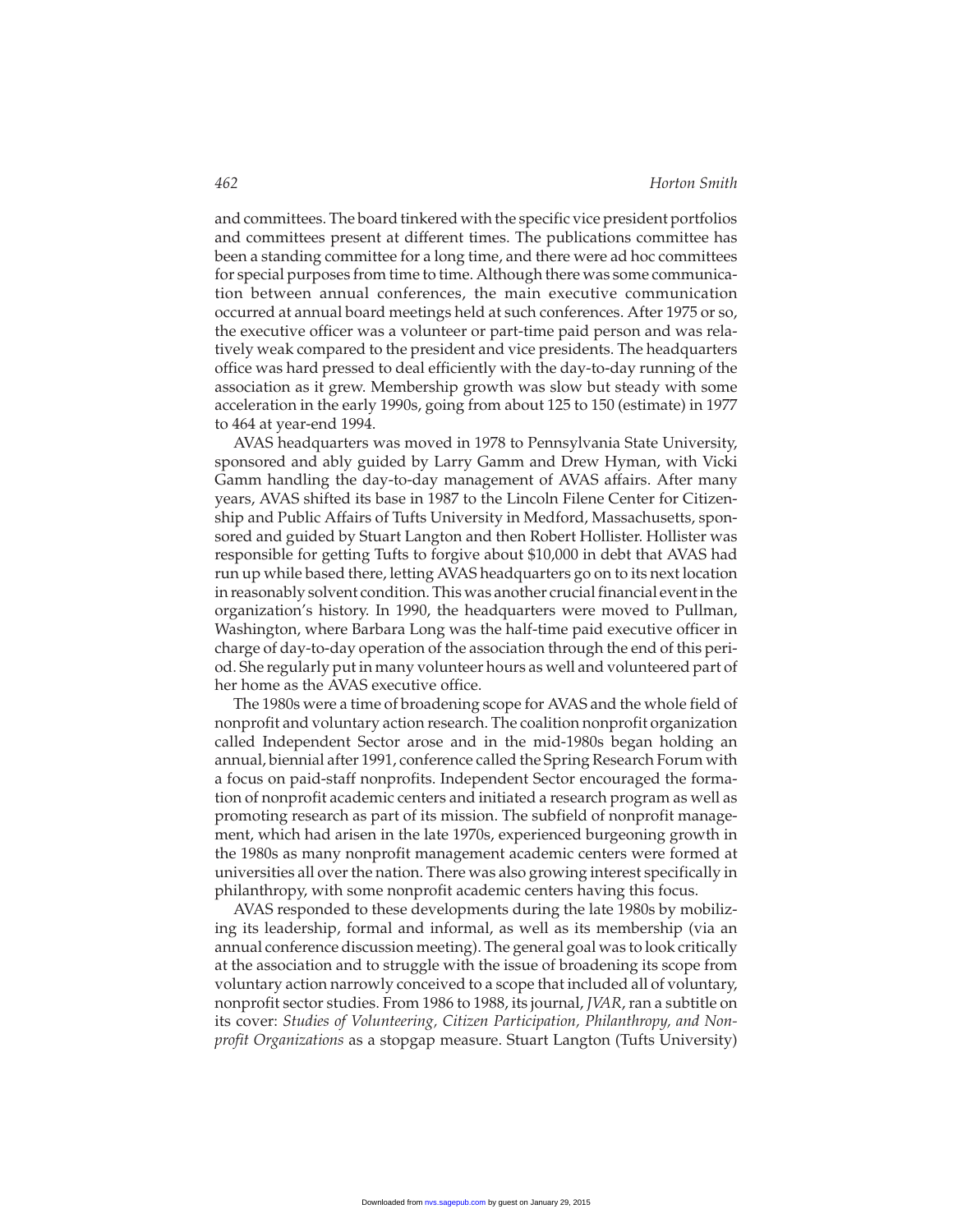## *A History of ARNOVA 463*

and Delwyn Dyer (Virginia Polytechnic Institute and State University; AVAS president 1987-1988) led a strategic planning committee to consider needed changes in names and outreach to take account of changing times and interests. David Mason (Mason Enterprises) organized and hosted key strategic retreats at his home and his ranch in Texas in this period of self-searching, with Dennis Young (Case Western Reserve University), Thomasina Borkman (George Mason University), and Jon Van Til playing key roles in the discussions. Robert Herman (University of Missouri at Kansas City), as AVAS president 1989-1990, ably stewarded the discussion and change process. Not only was there conscious attention to broadening the labels of AVAS and its journal, but there was also concern for welcoming into the association the nonprofit academic centers (and their faculty) and academics in such fields as law, economics, management/business, public administration, and others. The later 1980s and early 1990s were times of substantial tension, controversy, and some interpersonal conflict over these issues in the association, so that growth and change was by no means a serene process.

The AVAS board acted decisively, and as a result, the *Journal of Voluntary Action Research* (*JVAR*) became*Nonprofit and Voluntary Sector Quarterly* (*NVSQ*) in 1989 and AVAS was renamed the Association for Research on Nonprofit Organizations and Voluntary Action (ARNOVA) in 1990. Many long-time members saw this change as more evolutionary than revolutionary because AVAS had been including paid-staff nonprofits all along. Others, including many newcomers and nonmembers, viewed the changes as revolutionary. Paid-staff nonprofits all tend to have board volunteers and often volunteer programs and thus earlier were welcome topics. The changes in names made it clearer that simply talking about any nonprofit, with or without volunteers, was now quite acceptable officially as an interest for the association and a topic for a conference paper or journal article. Indeed, all nonprofit, voluntary sector phenomena were now more explicitly included in ARNOVA's purview.

Thomasina Borkman, as president 1991-1992, provided an effective start in the transition between the old and the new, reaching out for new leaders consistent with the association's expanded scope and organizational change. The by-laws were rewritten and changes approved by the membership. Borkman also activated the board and officers more continuously between its meetings, mobilizing the volunteer energies and the volunteering behavior of many people to engage in the difficult work of organizational transformation. The succeeding co-presidents (tie vote) for 1993-1994, Richard Steinberg (Indiana University–Purdue University at Indianapolis) and Kirsten Grønbjerg (Indiana University), were key architects of the new strategic plan for the association and the grant proposals that resulted in funding for a greatly improved and expanded ARNOVA, continuing the transition. They put great and successful effort into creating a case statement for the association that made ARNOVA more attractive to funders.

The presidents of AVAS/ARNOVA during this middle period of development were Ronald Lippitt, Jon Van Til, Louis Zurcher, Clementine Kaufman,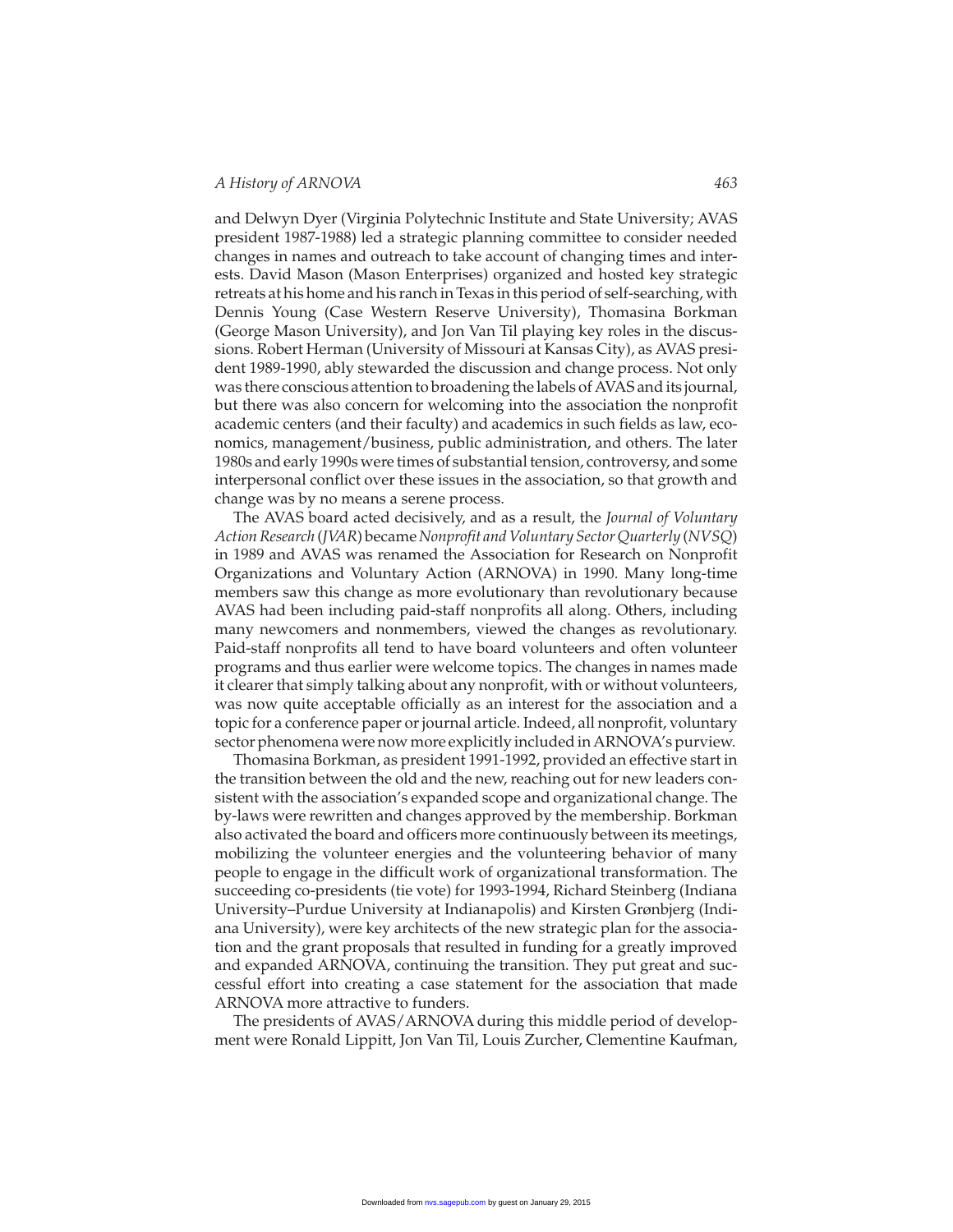James Petersen, Drew Hyman, Delwyn Dyer, Robert Herman, Thomasina Borkman, Richard Steinberg, and Kirsten Grønbjerg.

*Paid executive director period (late 1994-present)*. ARNOVA's fortunes changed markedly in late 1994 with the receipt of large grants from the W. K. Kellogg Foundation and the Ford Foundation, mainly as a result of the grant writing work of Co-Presidents Steinberg and Grønbjerg in the previous year. These grants permitted the hiring of a full-time executive director, Anita Plotinsky. The title of the position was changed in the by-laws from the weaker "executive officer" used by many scholarly associations. Plotinsky was the first executive director of ARNOVA from 1994 to 2000, when Katherine M. Finley became ARNOVA's second executive director. Plotinsky played a key role in the latest, major growth stage of the association. She was tireless in her efforts to build the strength and vitality of the association, especially in the areas of finances, membership, and outreach, but always in full partnership with the board of directors.

At the same time (late 1994), in another key transition, the executive office of ARNOVA moved from Pullman, Washington, to the Center on Philanthropy of Indiana University (located at Indiana University–Purdue University at Indianapolis), where it remains to the present with a small package of host support (notably free office space). The initial host support package there was much larger, but the center's main funder (the Lilly Endowment) decided to support ARNOVA directly with grants rather than provide the center with money so it could help support the association. The center's executive directors since 1994, initially Warren Ilchman and now Eugene R. Tempel, have been important supporters of the relationship with ARNOVA. The center has been a very hospitable and supportive host, with Dwight Burlingame at that university playing a major role in facilitating this relationship during the entire period.

In this period, ARNOVA made a successful transition from being a relatively small, nearly all-volunteer group to a much larger and better managed association with an influential full-time executive director as well as a full-time secretary and later administrative assistant (at present, there is a full-time administrative assistant and two other professionals—a program director and communications assistant). As before, the board of directors continued to set basic policy, approved the budget, and made all major final decisions. The executive director worked closely with the board in providing information on which to base decisions and in carrying out its policy decisions. The committees (currently Publications, Meetings, Nominations and Recognition, Information and Membership, Resource Development, and Electronic Communications) did their specialized work with staff assistance and reported to the board. The vice presidents (currently for Publications, Meetings, Nominations and Recognition, Information and Membership, and Resource Development) led their respective committees and served on the board. The president was in frequent contact with the executive director and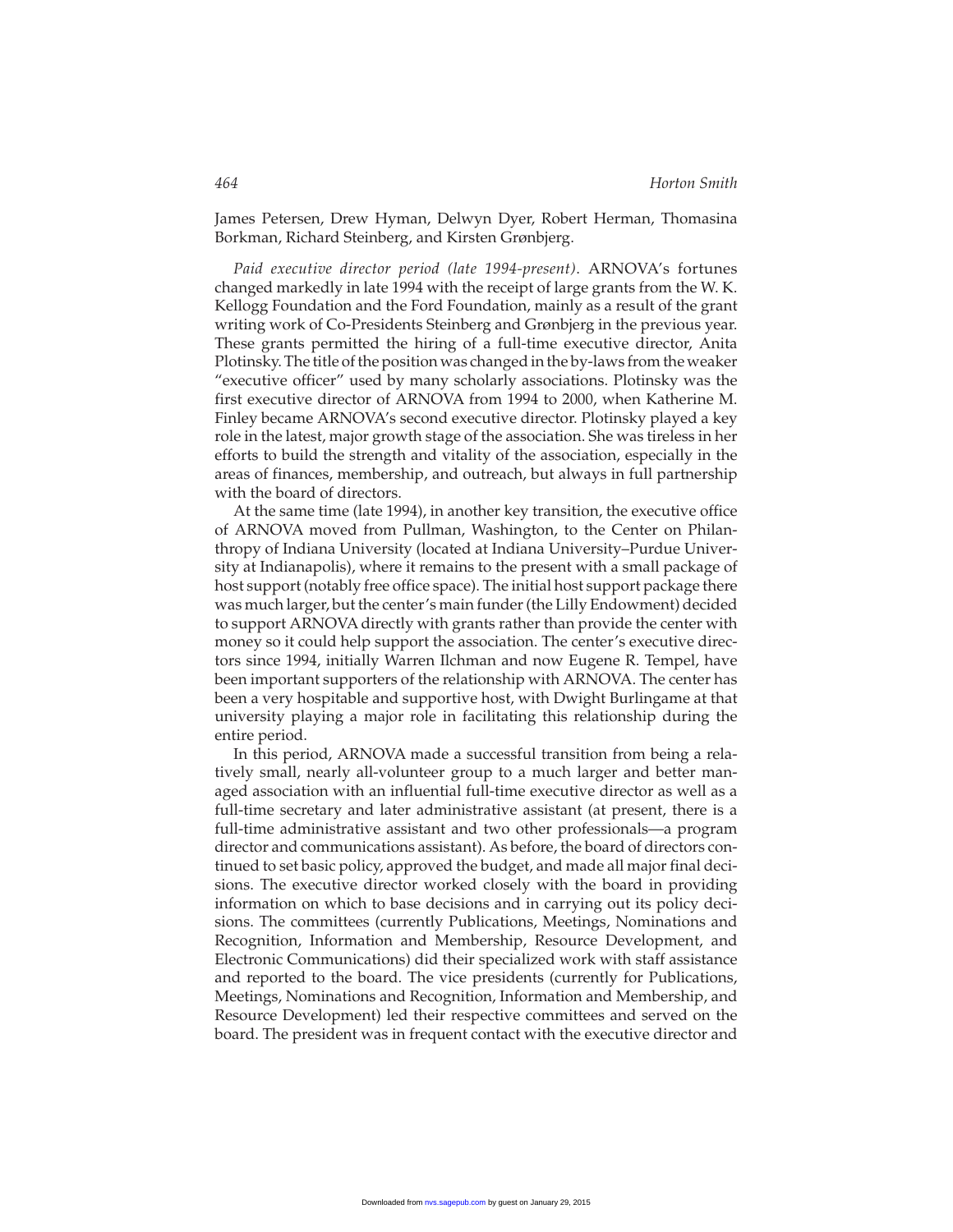made many decisions, gave direction, supplied feedback, and so on. Because of the increased size and complexity of the association with more policy decisions needing board attention, the board began to meet regularly in a summer retreat made possible by ARNOVA's much stronger financial position. Board meetings immediately before and after the annual conference continued. The headquarters office became able to run the association efficiently, partly because of the executive director's management skills and partly because of additional staff time being available.

As part of the centerpiece W. K. Kellogg Foundation grant beginning in 1994, ARNOVA began to pursue and achieve several strategic initiatives that continue to guide its policy: strengthening the community of scholars, increasing ARNOVA membership, increasing diversity within the association, improving research dissemination, creating research tools, increasing financial stability, improving collaboration with other organizations, and increasing use of electronic communication.

One strategic initiative that ARNOVA has been working on since 1995 has been strengthening the community of scholars. This has been done partly by improving and enhancing the annual conference in various ways, contributing to substantial growth in the size of the conference. There was growth of about 100% in attendees from about 278 in 1995 to 554 in 2000, with roughly corresponding growth in numbers of papers. Initiating the Emerging Scholars Awards has nourished the association with younger scholars. The *Membership Directory* has been indexed in various ways to encourage scholarly networking. The establishment of two sections (Teaching; Community and Grassroots Associations) has given ARNOVA members two subgroups they can belong to for closer ties to each other.

Increasing ARNOVA membership has been another strategic initiative. As a result of special mailing list outreach, conference attendee incentives to join, and other recruiting efforts, membership has grown from 464 in 1994 to 1,049 at year-end 2000—growth of more than 100% in this period. Over its history, but especially in the present period, the range of disciplines and professions represented shifted markedly. Initially, sociology was in the forefront for many years. With the name changes and recent stronger outreach, a very wide range of disciplines, professions, and fields has become significantly represented in the membership. Public administration is now most frequent, followed by business, social work, sociology, education, political science, and economics, in that order (ARNOVA, 2001). Members generally report satisfaction with the association and its activities.

The strategic initiative of increasing diversity has several aspects. More disciplinary diversity has been sought partly by focused mailing list outreach, partly by encouraging selected members to help recruit colleagues from underrepresented disciplines, and partly by initiating the Focus Field Awards to provide conference attendance grants to scholars from underrepresented disciplines and fields. At the 2000 conference, people from about 30 fields and disciplines were represented, and more members have been attracted over the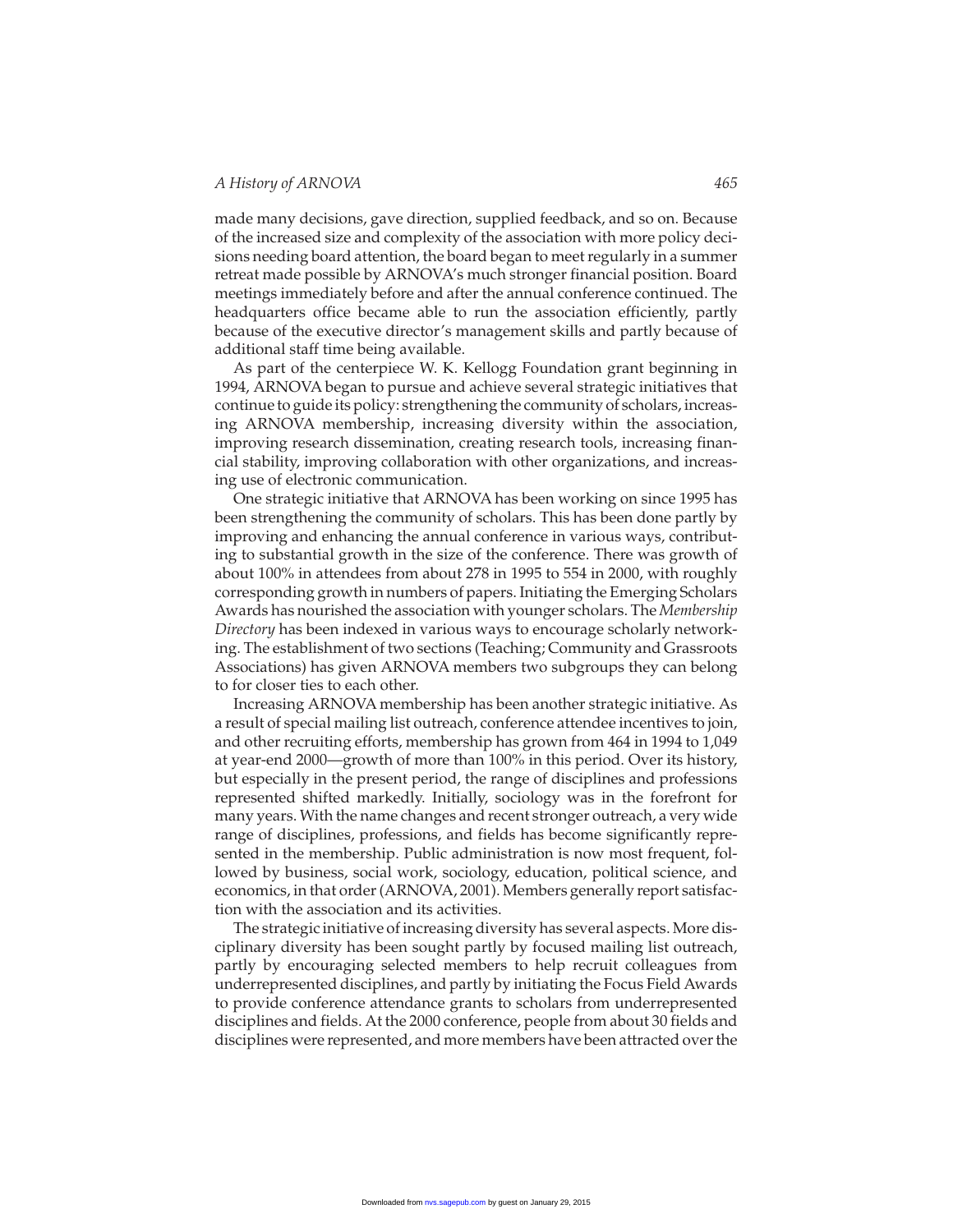period from key underrepresented disciplines and fields. All the major social science disciplines and social professions are represented. There has also been an increase in practitioner participation, including nonprofit organization leaders, state nonprofit organization umbrella association leaders, and others. In addition, more racial/ethnic diversity of ARNOVA participants has been actively encouraged by seeking minority participants at all levels of the association.

The strategic initiative of improving research dissemination has been undertaken by expanding the size, quality, and research-related content of *ARNOVANews*, as well as by growth in the size (pages published per year) and quality of the journal *NVSQ*. The size and quality of *ARNOVA Abstracts* has likewise been enhanced. An occasional paper series was begun in 2000. The related strategic initiative of creating research tools has been sought by indexing the conference *Proceedings*, creating a Web-based file of *NVSQ* and *Proceedings* abstracts, and creating the ARNOVA-L (listserv) online searchable archive. ARNOVA-L is an Internet-based discussion group focused on nonprofits and voluntary action.

The strategic initiative of moving toward greater financial stability has aimed at diversifying revenue sources of all types, increasing the ratio of earned income (dues, fees, etc.) to external grants, and avoiding overdependence on any one foundation. This has been approached by expanding the number of foundations and the amounts of their grants supporting the association and by increasing the numbers of the members and conference attendees. As president from 1997 to 1998, Michael O'Neill was particularly involved with this initiative. He appointed a task force that studied the issue of dues and fees, leading to substantial increases approved by the board and implemented in 1999. When Anita Plotinsky resigned to pursue another career opportunity in Washington, DC, she was succeeded as executive director by Katherine Finley, who has strong association management and financial skills to enable her to increase revenues from dues and the conference so as to make ARNOVA less dependent on external grants.

ARNOVAhas also made progress on the strategic initiative of collaboration with other organizations, working regularly with about a dozen. To pursue the electronic strategic initiative, ARNOVA has developed a Web site and upgraded its appearance, made available online conference registration, posted job advertisements and calls for meeting papers on the Web site, and appointed an Electronic Communications Committee.

Since 1994, ARNOVA has been very successful in soliciting foundation funding, receiving nearly \$2,000,000 from all sources so far. More than 40% of this has come from the W. K. Kellogg Foundation and about 18% from the Ford Foundation. But in recent years, the association has been attempting to diversify its foundation funding sources so that there are quite a few other important sources of funding, including the Lilly Endowment, the Atlantic Philanthropies, the Rockefeller Brothers Fund, the David and Lucile Packard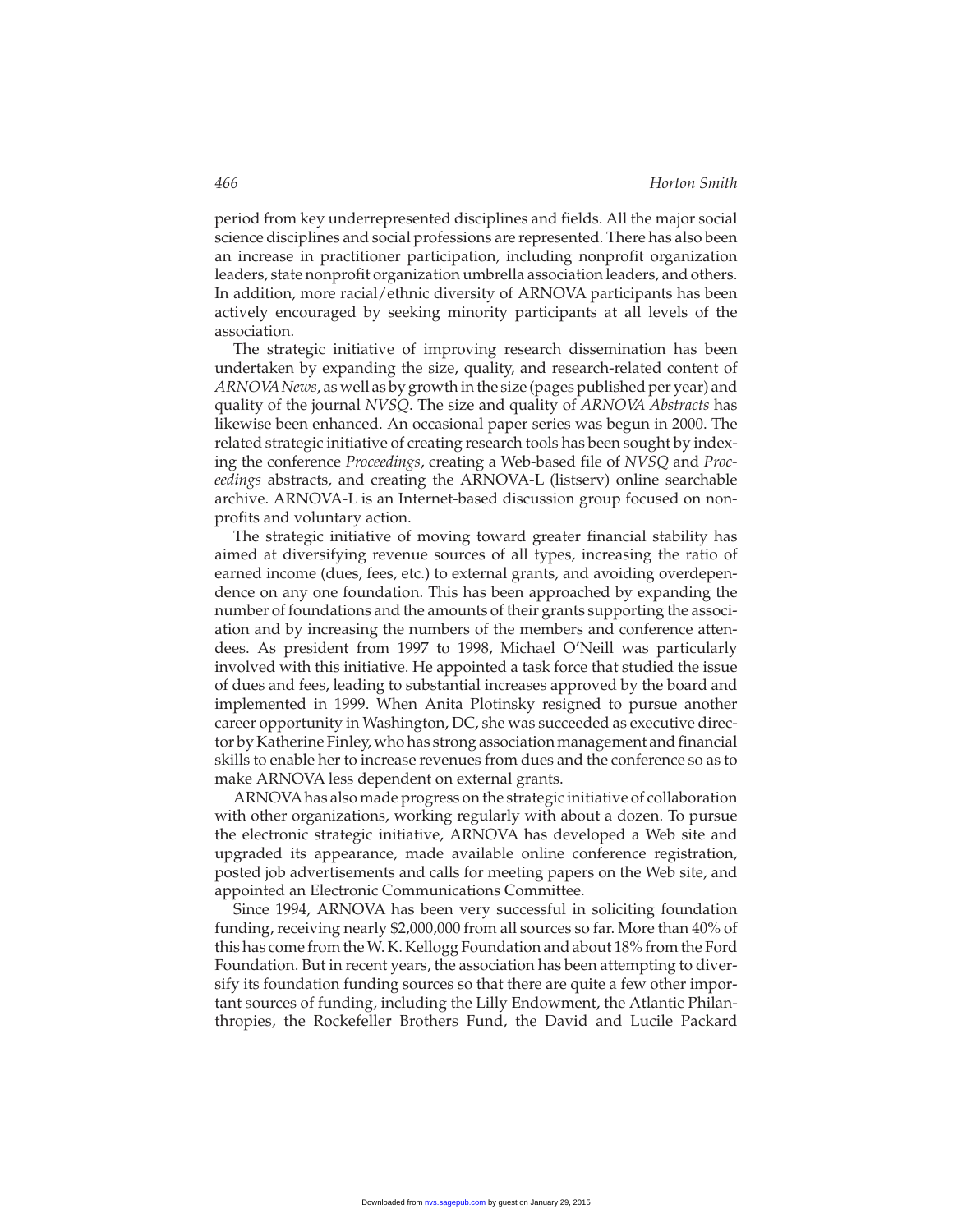Foundation, and an anonymous donor, as well as other foundations making smaller grants.

As executive director, Katherine Finley has improved the infrastructure of ARNOVAby developing a new office database and by putting a new accounting system in place. She has been instrumental in obtaining grant renewals from the Ford Foundation and Atlantic Philanthropies, as well as in obtaining a grant from the Packard Foundation. Finley has updated the look of *ARNOVA News*, the *Membership Directory*, and the association Web site. In the summer of 2001, she led the board through another strategic planning session and developed a survey and focus groups for member feedback.

When Dennis Young was president recently (1999-2000), he set up a President's (Blue Ribbon) Task Force on Future Directions for ARNOVA with distinguished members from both within and outside the membership. And most recently (June 2001), the ARNOVA board reviewed progress in the past 5 years and did strategic planning for the future, leading to goals that reaffirm and extend the ongoing strategic initiatives since 1994. Self-renewal continues.

The association presidents during this period were Kathleen McCarthy, Michael O'Neill, Dennis Young, and now Elizabeth Boris.

# PUBLICATIONS

I was the first editor-in-chief of AVAS's *JVAR*, serving from 1971 to 1976. Two *JVAR Monographs* were published in 1971, and then the first regular issue appeared in 1972. That issue described the many fields and disciplines having scholars interested in voluntary action research and also gave an overview of the analytical topics the field might be concerned with. To develop AVAS and *JVAR*, I recruited gradually a notable editorial board representing most of the fields having scholars interested in voluntary associations and voluntary action. Members of the editorial board refereed papers under consideration for publication, a practice that continues to the present with editorial boards selected by successive editors-in-chief. By volume 2, number 1 (January 1973), there were 91 well-known scholars and some practitioners listed in 24 fields and disciplines on the masthead at the rear of the journal. The purpose of the latter effort was to make it clear to any potential or actual reader that *JVAR* (and by implication AVAS) was indeed an interdisciplinary undertaking. Getting an initial flow of articles for the new journal was quite a challenge, and the journal issues were always late owing to my overcommitment to too many projects.

After my 6-year term, the editorship passed to Richard D. Reddy for the 1977 and 1978 volumes. Jon Van Til became the third *JVAR* editor-in-chief from 1979 to 1992. He continued and expanded the practice of having guest-edited issues and introduced the custom of having one issue a year being guest-edited by AVAS conference leaders and including a select set of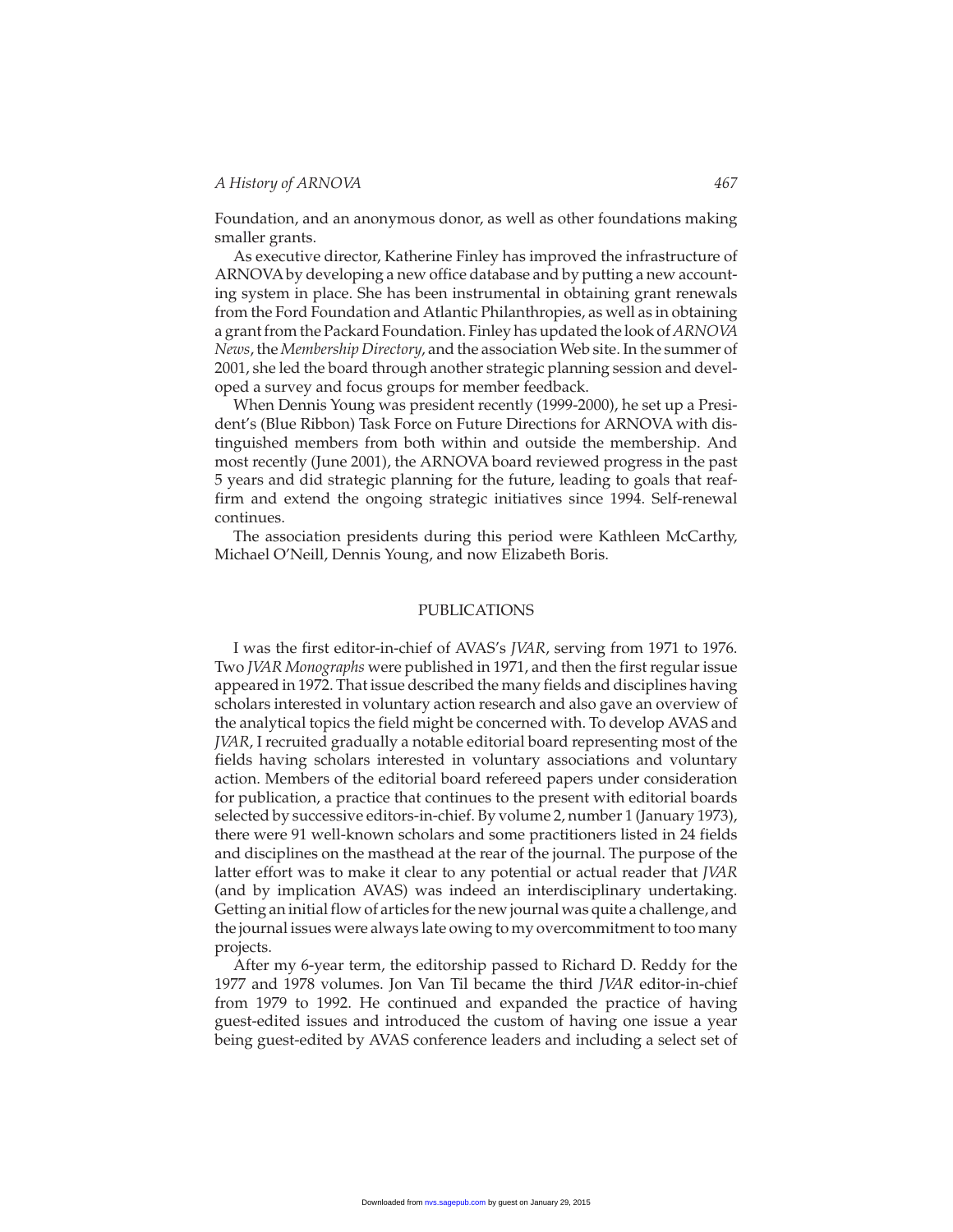conference papers. A strong and supportive editor, Van Til made a high priority of getting the journal caught up with its announced schedule of quarterly publication, and did so by 1981.

Van Til was succeeded by the fourth editor-in-chief, Carl Milofsky (Bucknell University), from 1993 to 1997. He was instrumental in helping ARNOVA develop a temporary *NVSQ* cosponsorship arrangement with Yale's Program on Non-Profit Organizations (PONPO), where Milofsky had previously been affiliated for some time. Carl Milofsky's fine and innovative editorship is appraised in a tribute in a recent *NVSQ* issue (Hall, Messer, & Cnaan, 1998). Steven Rathgeb Smith (University of Washington, Seattle) became the fifth editor-in-chief beginning in 1998 and continues as such, moving the journal forward in size and quality. His tenure has been remarkable for the number of supplementary issues that have been published. He has also introduced an "Insights" feature (William Ryan, Harvard University, Editor) that presents an article of special practitioner interest in some issues of the journal. Note that Steven Smith is the first nonsociologist (his field is public administration) to hold the position.

The journal was initially self-published by Boston College Press, then published by Transaction Periodicals Consortium, by Jossey-Bass Publishers, and now has been published by Sage Publications since 1996.

Burt Baldwin became founding editor of the *Citizen Participation and Voluntary Action Abstracts* (*CPVAA*) in 1974, based at Central Connecticut State University. The *Abstracts* were intended to cover many of the relevant articles found in the weekly*Current Contents in the Behavioral and Social Sciences*, which covers more than 1,000 journals. Baldwin was succeeded by Jack Ross (Memorial University of Newfoundland) for 1977, and then Richard Rich (Virginia Polytechnic Institute and State University) beginning in 1978. Jack Ross was editor again in 1981, followed by David Alexander (Pennsylvania State University) for part of 1982. Then Adrienne A. Hauser (University of Wisconsin, Milwaukee) became editor. David Adams (Ohio State University at Lima) took on the editorship in 1984 and served through 1993. Roger Lohmann (West Virginia University) was editor from 1994 to 1998. The name was changed to *ARNOVA Abstracts* in 1996. Most recently, Martha Golensky (Grand Valley State University) has served as editor since 1999, with Janet Greenlee (University of Dayton) as coeditor through June 2000 and Mark Hager (The Urban Institute) as assistant editor beginning in June 2001. The new editors recently changed the format to thematic issues, as well as adding abstracts of books, dissertations, research reports/working papers, and practitioner publications.

An *AVAS Newsletter* was published sporadically by the AVAS headquarters office from the beginning. It became fairly regular in the later 1970s and continues to the present as the quarterly *ARNOVA NEWS*. In the 1980s, AVAS began also to publish a *Proceedings* with five-page versions of annual conference papers. The conference *Proceedings* continues to be published, now indexed, but space considerations for many years have limited it to one-page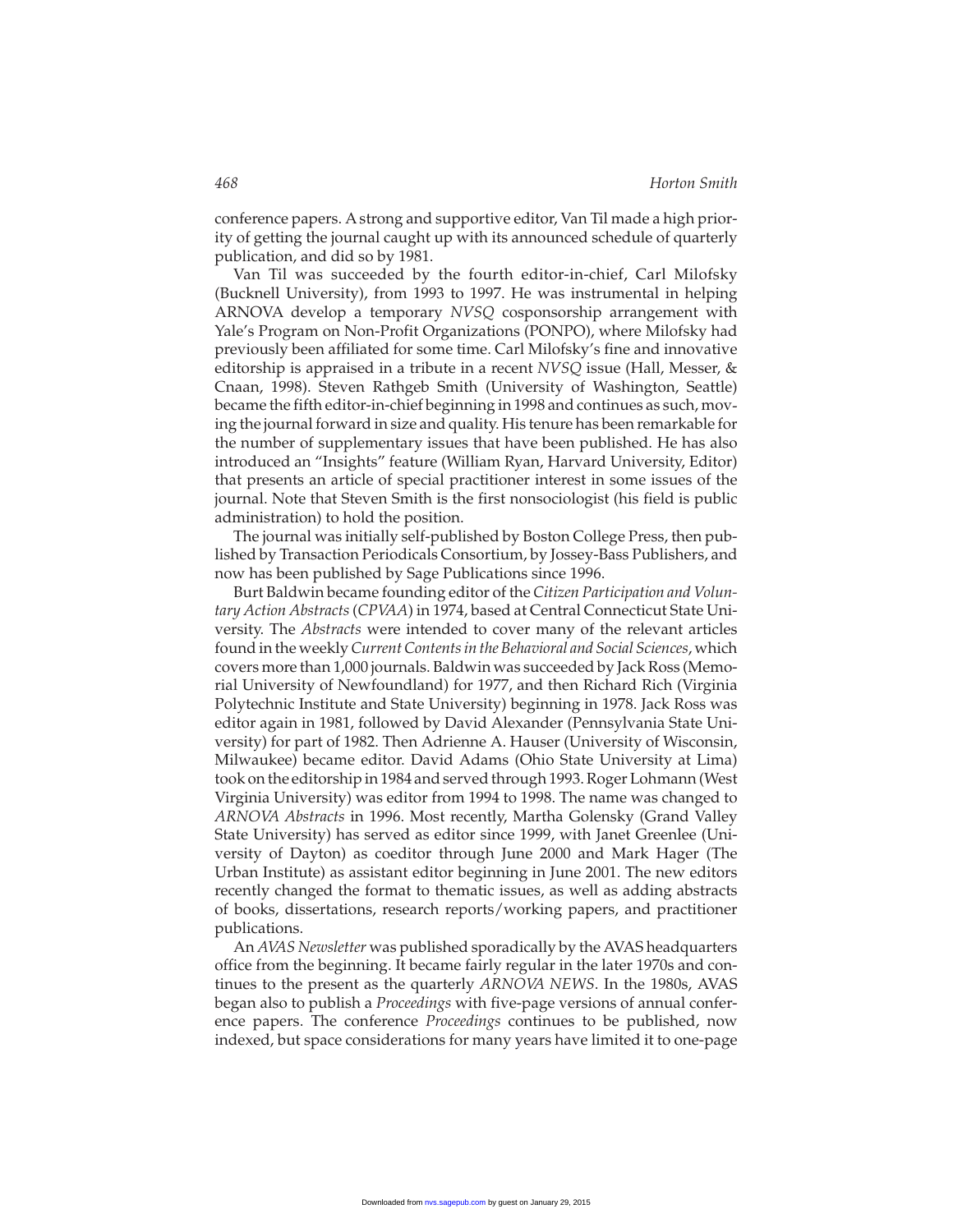abstracts. Late in the 1980s, AVAS/ARNOVA began to publish annually a *Membership Directory*, circulated to all members. This continues to the present, recently with helpful indices by country, U.S. state, academic discipline, research interest, and ARNOVA section. In 2000, an ARNOVA Occasional Papers series was begun.

# OTHER ASPECTS

After the journal, annual conferences are the second most important activity of the association. Because membership was initially small, I did not attempt a national AVAS conference in 1971, 1972, or 1973. By 1974, I believed there were enough interested scholars to begin holding annual conferences. Organized by myself, the first national conference of AVAS in Denver, Colorado, in 1974 was attended by more than 100 people, including more than 80 named presenters in the conference program. In this conference, there were formal papers on a variety of topics in voluntary action research based on many different disciplinary perspectives. Also, there were several plenary sessions, discussion panels, luncheon roundtable discussions, theme sessions, workshops on pragmatic issues, and a membership meeting. One of its most important secondary functions was to surface new people willing to help as volunteers with running AVAS.

Subsequent conferences, held every year since 1974, have grown in size to about 550 participants and 400 papers in New Orleans, Louisiana, in 2000, when representatives of about 30 fields and disciplines were present. Although most elements of the early conferences have been maintained, new features have been added over the years, including a keynote address, a jobs table, exhibit tables, and group excursions. In recent years, innovations have been poster sessions, an awards luncheon, a welcome reception, a conversation with the board of directors, an authors' reception, and preconference sessions of the Sections on Teaching and on Community and Grassroots Associations. With the exceptions of one annual conference in Toronto, Canada (1993), and one in London, England (1990), demonstrating ARNOVA's transnational linkages, all conferences have been held in cities in the United States, ranging from coast to coast and border to border to vary the geographical accessibility. The 2002 conference was held in Montreal, Canada, and the board now plans to have non-U.S. locations regularly every several years.

Another important form of intercommunication that ARNOVA sponsors is the ARNOVA-L listserv, an electronic discussion group operated over the Internet. Begun in 1991 by Roger Lohmann of West Virginia University and still managed by him, ARNOVA-L promotes discussion of third-sector issues and information among both members and nonmembers at no cost. Recently, there were about 1,100 subscribers.

The association's Internet Web site was begun by Lohmann at West Virginia University in 1996, with the assistance of Tex Crider, a graduate student. In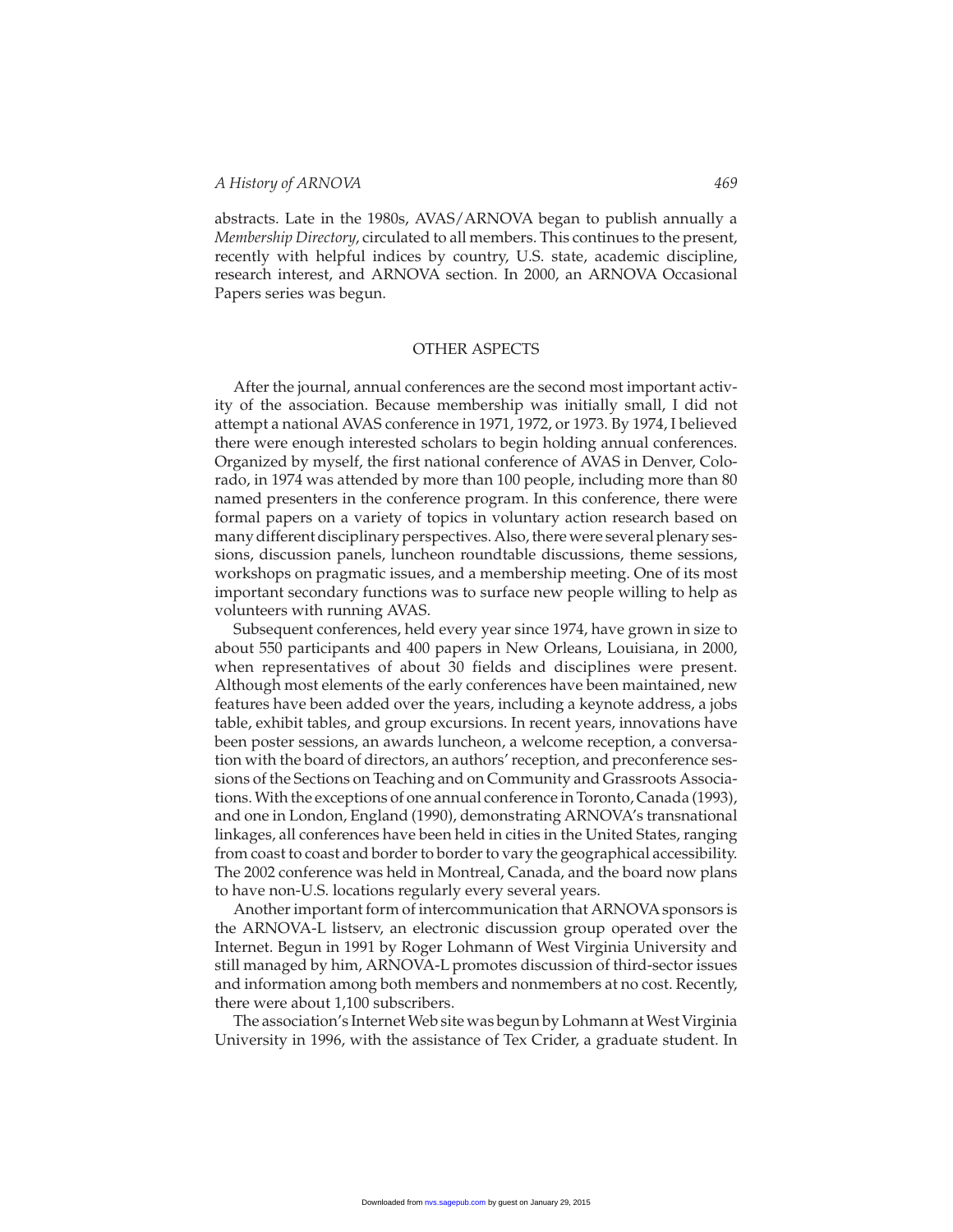1998, Anita Plotinsky had the central office take on this responsibility and registered the domain name www.arnova.org.

An important development in ARNOVA in the 1990s has been the Awards Program. In 1993, ARNOVA began making annual awards, including cash prizes, to people responsible for the best book, dissertation, article in *NVSQ*, and lifetime contribution to the field. The dissertation award has been endowed in memory of Gabriel G. Rudney by his family and friends. More recently, there have been Emerging Scholar Awards to encourage new scholars to enter the field and Focus Field Awards to encourage conference attendance by people in fields where more diversity is needed in the association. The lifetime achievement award winners through 2001 have been Robert Bremner, David Horton Smith, Ralph M. Kramer, Jon Van Til, David Billis, Amitai Etzioni, Virginia A. Hodgkinson, Burton Weisbrod, John G. Simon, David E. Mason, Robert L. Payton, and Felice D. Perlmutter. For the first 3 years, two awards were given per year.

Another recent development has been ARNOVAsections. In the past, there have been informal metropolitan-based groups of academics and practitioners only loosely connected with AVAS/ARNOVA that have met for seminars/discussions. This has occurred in Boston (organized by myself) and Philadelphia (organized by Ram Cnaan of the University of Pennsylvania), and perhaps elsewhere, without official sanction. The second type of section is the formal ARNOVA board-approved section—a subgroup of ARNOVA members who share a special interest that can be fostered by meeting together at or before annual conferences. Two sections have been meeting informally at annual conferences since 1996. Founded by Pamela Leland (University of Delaware) and others, the ARNOVA Section on Teaching attained formal section status in January 1999. Founded by myself and others, the Community and Grassroots Associations Section attained formal section status in November 1999. Both have more than 50 members in the 2001 *Membership Directory*.

## LARGER ROLE OF AVAS/ARNOVA

The association has played a role on the international scene. Representing AVAS, I helped encourage the formation of the second similar association, ARVAC, in Britain about 1976. In recent years, other national or regional associations have proliferated (e.g., in Australia-New Zealand, Japan, Ireland, the Nordic countries, and elsewhere), although ARNOVA remains the largest one. In 1978, AVAS sponsored Special Session 08 on Voluntary Action and Voluntary Groups in Modern Society at the IX World Congress of the International Sociological Association in Uppsala, Sweden. With Victor Pestoff (University of Stockholm) as the local coordinator, I organized this 4-day series of sessions into the first international interdisciplinary meeting of voluntary action researchers and used the occasion to form the first truly international interdisciplinary association in the field: the International Voluntary Action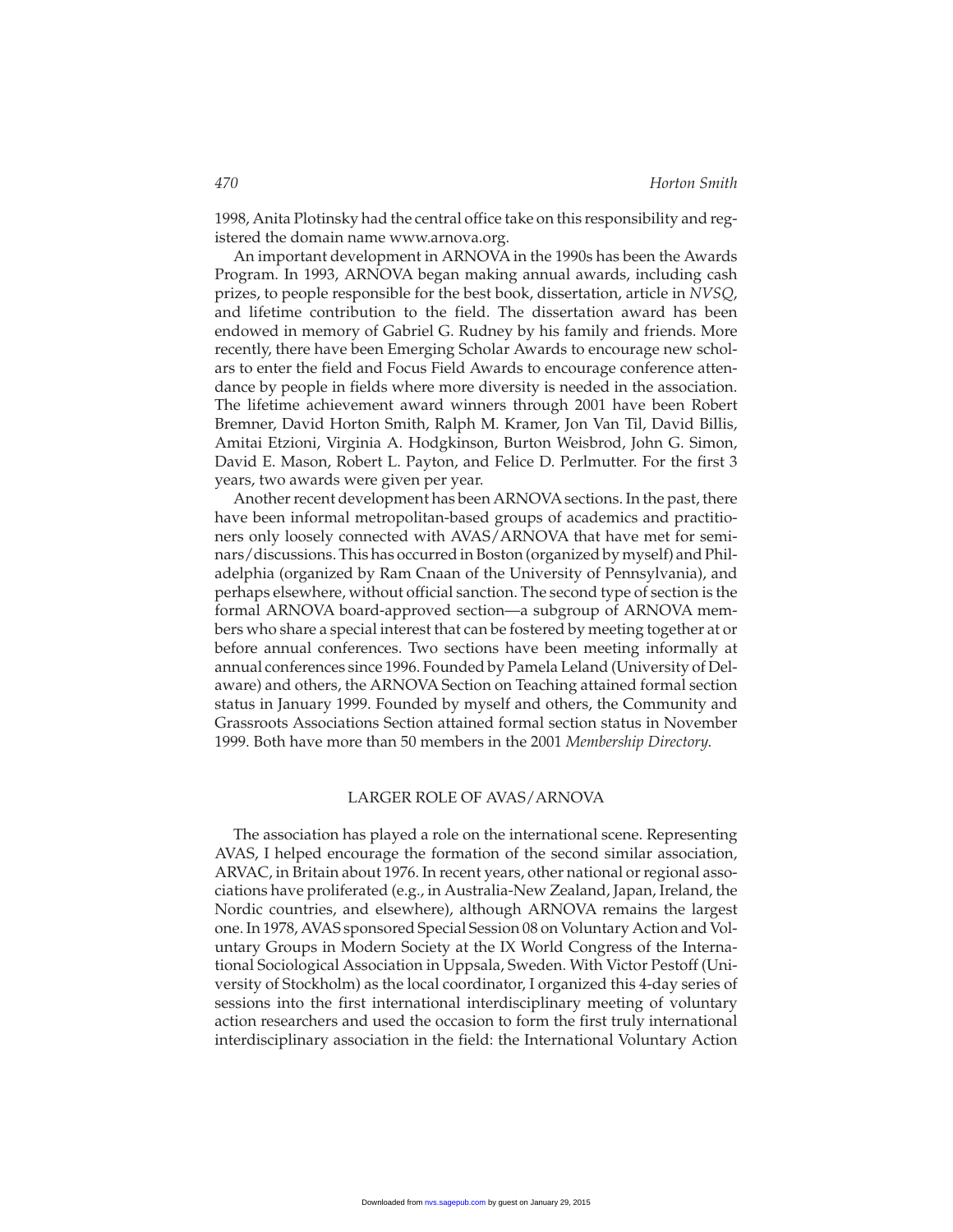and Voluntary Organization Research Organization (IVAR). IVAR, as a spinoff of AVAS, held its First World Congress in Brussels in 1980 but died in 1983 for lack of resources. ARNOVA maintains cordial relations with the similar, newer International Society for Third Sector Research (ISTR), founded in 1992. Members from 34 nations and two U.S. territories are listed in the 2001 ARNOVA *Membership Directory* and its *Addendum* through July 5, 2001, with Canada and the United Kingdom roughly tied in number of memberships after the U.S. ARNOVA remains what it has always been—a North Americanbased association with significant international interests and open to the world.

Recent decades have been a time of burgeoning growth in the numbers and size of the voluntary, nonprofit sector in terms of foundations, other paid-staff nonprofits, and grassroots associations both in the United States and abroad. ARNOVA has participated in this growth by studying its component groups, especially in the United States, and by contributing to the better management of such groups. There has also been a corresponding growth in the infrastructure of organizations serving the sector through education, research, consulting, and so on. ARNOVAhas played a major role as a forum for the key players in such infrastructure groups to share and hone their knowledge.

At the same time, ARNOVA has benefited from and in some ways contributed to important trends in the academy. The growth of the social and human sciences and social professions is reflected in the growing membership of ARNOVA. Particularly important is the growing receptivity in the academy to hybrid and interdisciplinary fields of which ARNOVA represents one. At a more micro level, there has been the growth of a service learning movement that has put hundreds of thousands of high school and college students into nonprofit organizations as learning experiences—a phenomenon that ARNOVA members study and evaluate. A more professionalized training movement in the universities and colleges has been nonprofit management and related fields (e.g., American Humanics). These programs/centers have faculty who are often active members of ARNOVA and students who participate in ARNOVA as well. There has been a related growth in nonprofit academic research centers, often combined with the educational centers, whose staff is usually active in ARNOVA. There are now several of these educational and research centers on nonprofits abroad, and some of their staff participate in ARNOVA, although more participate in the International Society for Third Sector Research.

ARNOVA was the first interdisciplinary, interprofessional association ever formed with a focus on voluntary action and the voluntary sector, now broadly understood as including volunteering, voluntary associations, citizen participation, social movements, nonprofit organizations, philanthropy, altruism, civil society, social capital, and a host of other related topics and concepts. Although AVAS began with a somewhat narrower focus, the association's purview has grown broader over the years as the field has broadened by the coalescence of nonprofit management studies and philanthropy studies